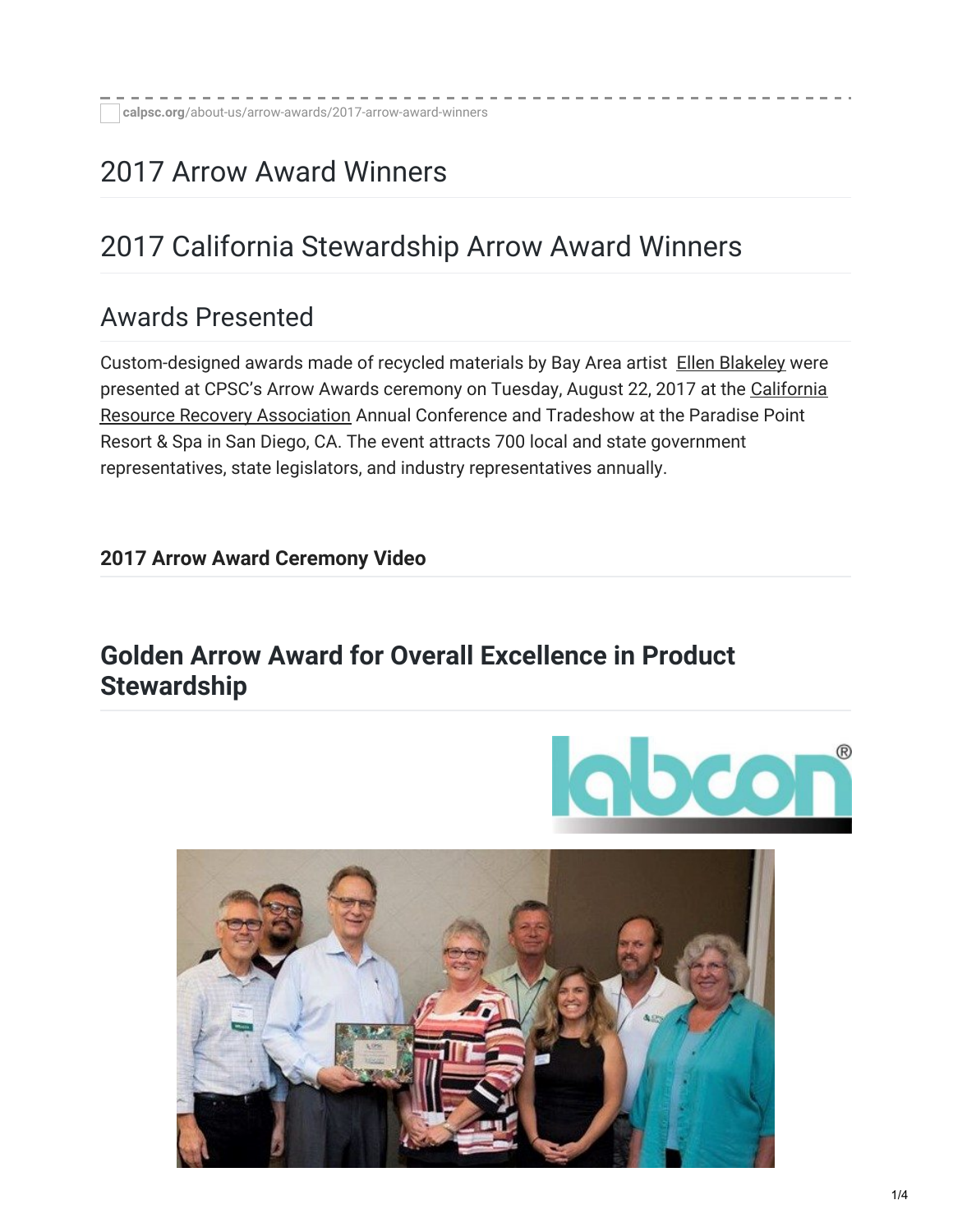[Labcon](http://www.labcon.com/) is the recipient of the 2017 Golden Arrow Award for Overall Excellence in Product Stewardship. Here are just a few reasons why they received this award:

- Labcon is a company that produces labware consumables. They supply more than 1000 products to labs all over the world, make more than a billion products every year and employ about 200 people in the Bay Area.
- Out of concern of the many disposable products labs use (because of contamination issues) in 1995 Labcon began to develop innovative products, incorporated concepts of "eco-efficiency" using less packaging, recycled plastics, and refillable packages.
- Just one example, Labcon has been able to keep the equivalent of 11 Olympic swimming pools of Styrofoam from entering landfills.
- They are redesigning lab products to make them reusable, for example *Eclipse, their pippet tip reloading system*s 60% reusable and reducing the packaging needed as well.
- 873 kWs of rooftop solar produces 33% of their electricity needs, and has committed to having 100% solar power by 2020. Furthermore, they changed their production systems to reduce their water usage.

# **Green Arrow Award for System Design and Innovation**

Smart Planet [Technologies](http://smartplanettech.com/) is the recipient of the 2017 Green Arrow Award for System & Design Innovations. Here are some facts about their product called *reCUP*:

- Most paper cups cannot be recycled because of plastic coatings that are used.
- Smart Planet Technology has redesigned the cup coating (called Earth Coating) to reduce plastic use by 51% compared to traditional poly-coated cups and is engineered for recycling.
- *reCups* can be run on existing paper cup converting equipment and provide significant environmental, economic and performance benefits compared to traditional paper cups!
- Smart Planet Technologies licenses their technology to interested parties to serve the greater good.
- All this leads to green design, reduction in toxics, reduction of land filling, and leads the cup industry into a new era of zero waste!

# **Bow & Arrow Award for Coalition Building**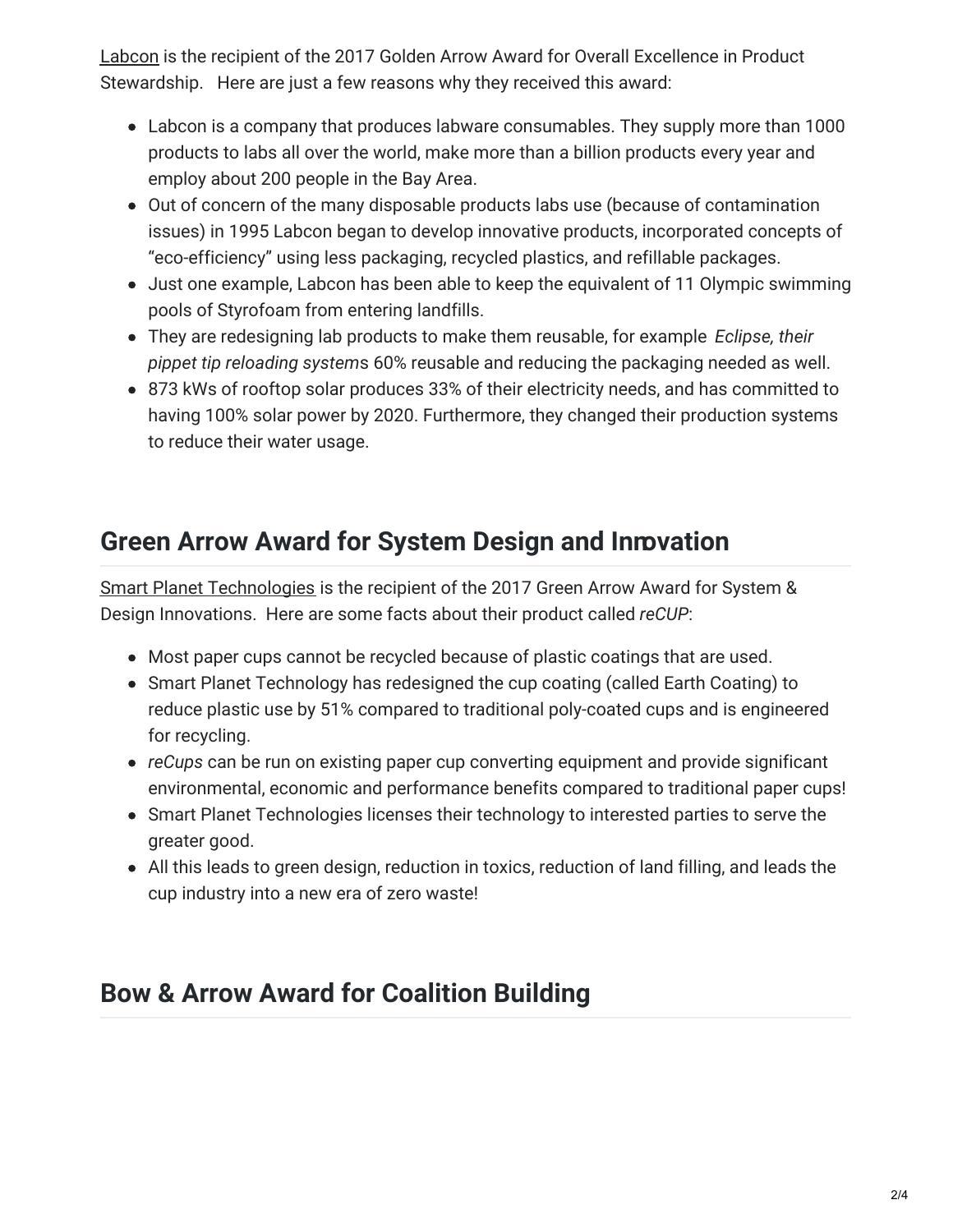

Planet [Recycling,](http://www.planetrecyclingphoenix.com/) Inc. is the recipient of the 2017 Bow & Arrow Award for Coalition Building. With an office in Chula Vista and being in carpet recycling for 50 years, their motto is "Recycling Your World, Saving Our Planet One Yard at a Time!" Here are a few reasons why they are the recipient of this award:

- They have partnered with 2 landfills in San Diego to reuse and recycle carpet returning it to manufacturers or remanufacturers. And they partner with Habitat for Humanity's Restore to supply carpet to support their cause.
- They educate their consumers who are retailers, installers, home owners, city agencies and contractors.
- They basically epitomize the ideal of working with all stake holders to get the job done to reuse and recycle pads and carpet.

### **Infinity Arrow Award for Service and Take-Back**

Walgreens